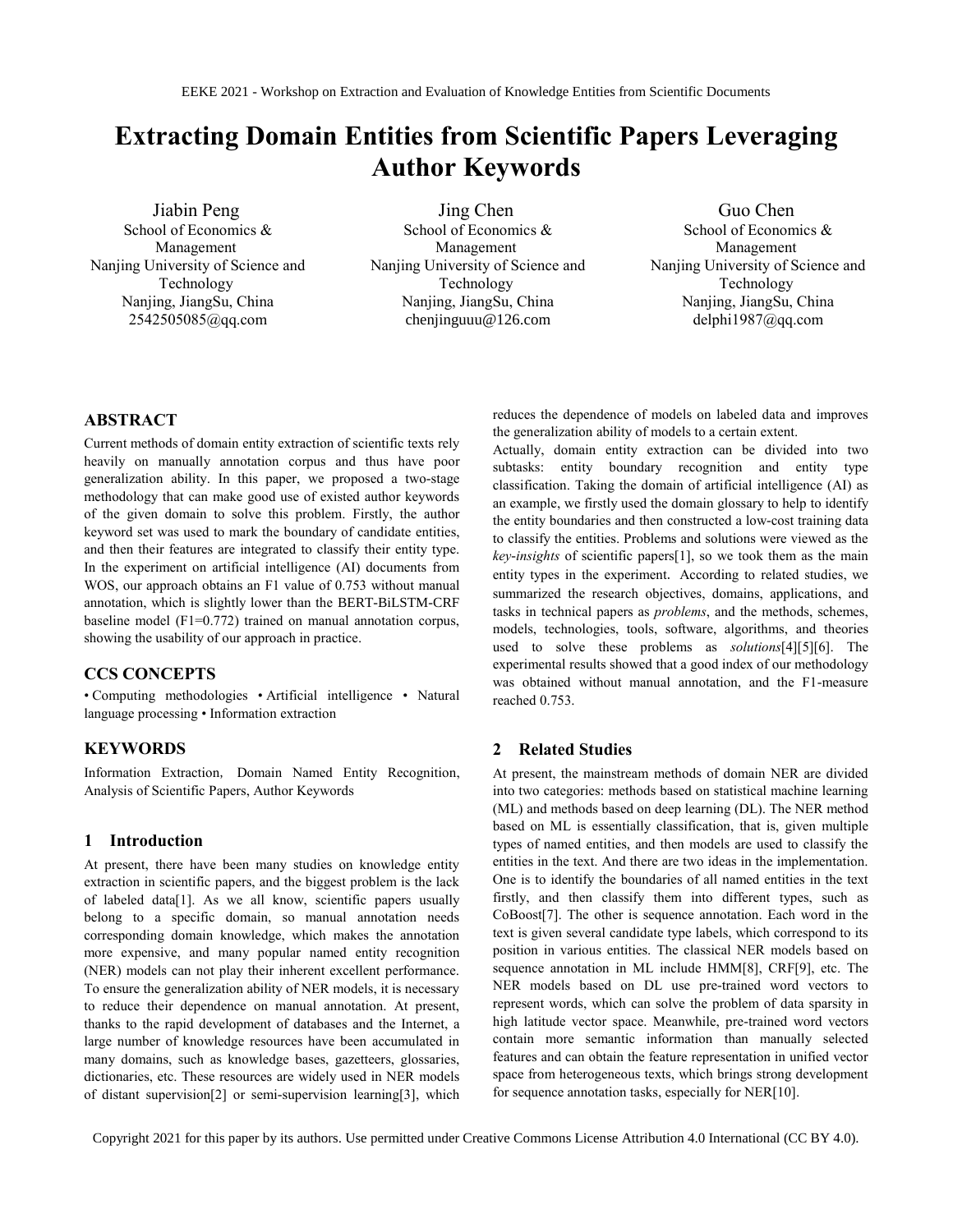The biggest problem of domain NER is the lack of labeled corpus nowadays. When a general NER method is applied to a specific domain, corresponding adjustment strategies need to be taken according to the domain corpus. A common idea is to use transfer learning to share data and models among domains. Ni et al. projected labeled data and distributed representation of words without manual annotation in the target domai[n\[11\].](#page-4-9) Giorgi et al. transferred the source domain model parameters to the target domain for initialization, and then fine-tune the parameters to meet the tas[k\[12\].](#page-4-10) Another idea is to make full use of the existing knowledge resources in domains to automatically build datasets and carry out distant supervision, semi-supervision, weak supervision, etc. Nooralahzadeh et al. adopted a technique of partial annotation and implemented a reinforcement learning strategy with a neural network policy in distant supervision NE[R\[2\].](#page-4-1) Peters et al. demonstrated a general semi-supervised approach for adding pre-trained context embeddings from bidirectional language models to NLP systems and apply it to NE[R\[3\].](#page-4-2) Lison et al. relied on a broad spectrum of labeling functions to automatically annotate texts from the target domai[n\[13\].](#page-4-11)

From the above researches, it could be seen that various domain resources were widely used to reduce the manual annotation cost as much as possible, which thus achieved good results. However, the domain NER models based on transfer learning, semisupervision etc. still could not avoid manual participation in the construction of datasets. Therefore, after analyzing the essence of the NER task, domain NER was divided into two subtasks in this paper, which avoided manual annotation with the help of domain resources. In addition, some new ideas such as zero-shot learnin[g\[14\]](#page-4-12) and learning with noisy label[s\[15\]](#page-4-13) have also been applied to domain NER to help further reduce labor costs.

#### **3 Methodology**

## **3.1 Framework**

Traditional NER was regarded as a sequence labeling task, which assigned the corresponding entity type and location label to each token in the text. In fact, NER could be regarded as two subtasks: boundary recognition and entity classification. That was, we can firstly identify the boundaries of named entities in the text, and then classify them into different types. The NER method based on sequence labeling treated two subtasks as a whole, in which the same labeled data was shared by two subtasks so that the requirement for its quality was pretty high. As a result, many classic NER methods could not be applied in some subdivided domains. In addition, the NER method based on sequence labeling could not be effectively integrated into the existing domain resources. At present, the common practice was to use domain terms as auxiliary data to help roughly label data. On the contrary, by dividing NER into boundary recognition and entity classification, we could make full use of the existing domain knowledge resources.

Entity boundary recognition could be regarded as a word segmentation task, which required large-scale resources (i.e. userdefined lexicon). And there usually exist some domain glossaries and a large-scale author keyword set in a given domain, which can help to solve the word segmentation task. Compared with word segmentation, entity classification required smaller-scale resources (i.e. training data). At present, many domains knowledge can be obtained easily through an online database or knowledge graph, which can provide necessary training data for entity type classification without manual annotation. To sum up, the framework of this paper was shown in Figure 1.



**Figure 1 Framework of knowledge entities extraction.**

The framework was divided into three parts. The first was the acquisition of domain resources. The domain resources used in this paper included domain glossary and domain documents. Domain glossary could be obtained directly through browser (such as Google, Firefox, etc.) or relevant domain knowledge websites (such as Wikipedia, Baidu baike, etc.). In addition, we also got the types of terms when constructing a domain glossary. Domain documents could be obtained through databases (such as WOS, CNKI, etc.), then author keywords and abstract were extracted. Author keywords were indispensable large-scale resources for entity boundary recognition, and abstracts could be used in constructing features for the training data. The second was entity boundary recognition, which was regarded as a word segmentation task. The user-defined lexicon of the word segmentation task was constructed by combining domain glossary and author keywords set and helped to realize entity boundary recognition at a low cost. The third was entity classification. The training data required for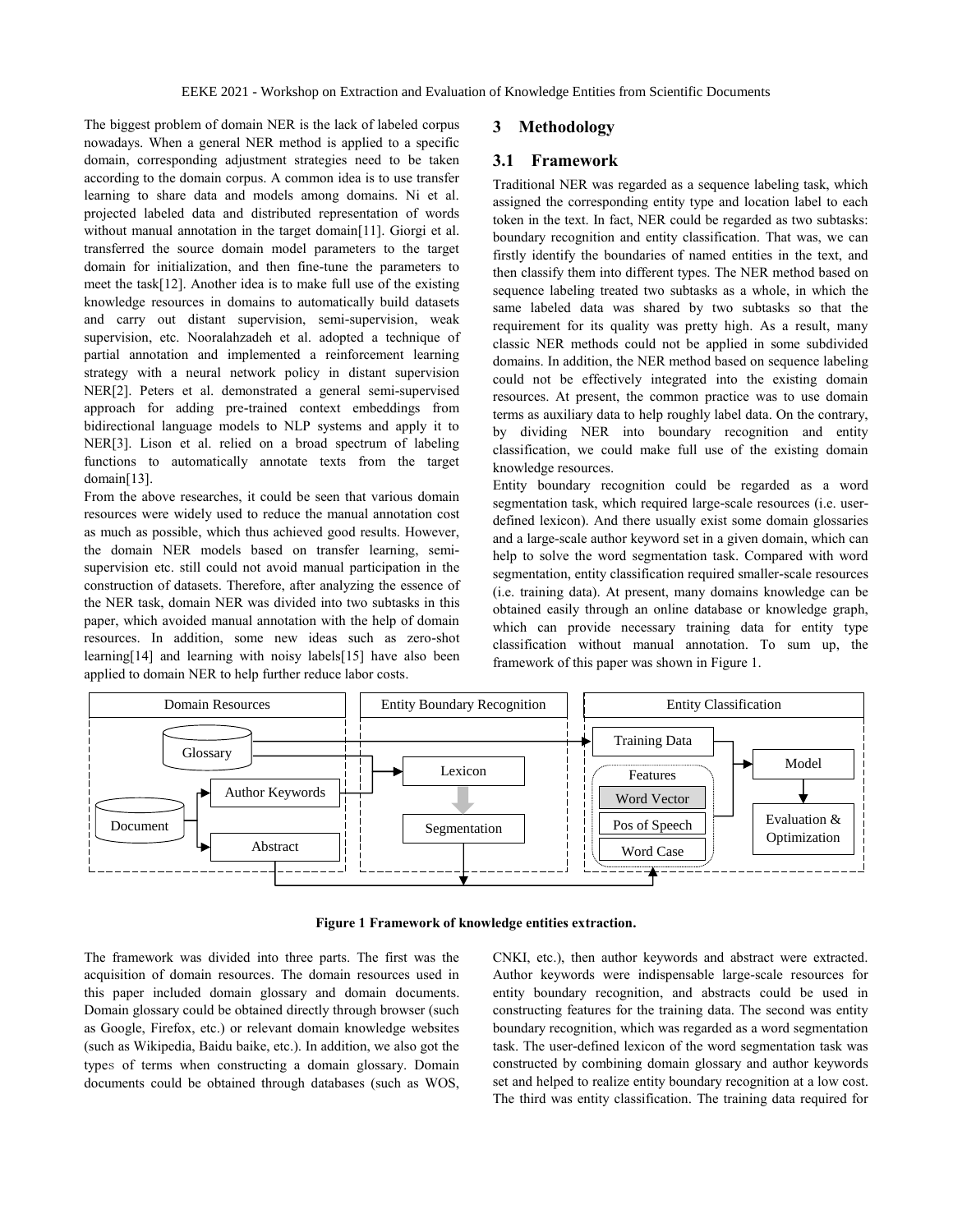classification were extracted from the domain glossary, and the text features were obtained from abstract training or counting.

#### **3.2 Implementation**

*3.2.1 Entity Boundary Recognition*. As mentioned above, entity boundary recognition was transformed into word segmentation. Inspired by the Chinese automatic word segmentation method, the forward maximum matching algorithm based on string matching was used in this paper. Slightly different from Chinese word segmentation, it was necessary to extract the stem of English words before English word segmentation to avoid the influence of word form on word segmentation. In addition, there would be some noise when using word segmentation lexicon to label the candidate entities, so the following entity classification task was actually multi-class.

*3.2.2 Entity Classification*. Entity classification was essentially word classification, which was a typical supervised task, and the training data was indispensable. At present, it is difficult to construct a large number of high-quality classification data in a given domain. However, a small number of high-quality data could usually be obtained at a low cost with the help of domain knowledge bases or domain experts.

- 1) **Construct training data**. Training data consisted of positive samples and negative samples. Positive samples consisted of entities and corresponding types. And the pre-constructed glossary contained the types of terms, so we directly extracted some high-quality terms and their types as the positive samples. Negative samples, i.e. non-entities, were randomly extracted from keyword sets and texts.
- 2) **Construct text features**. According to the task, word vector, part of speech (POS) feature, and word case feature were constructed. Word vectors could be obtained by training large-scale domain unlabeled corpus, and semantic information was given to discrete words according to the context. POS feature was obtained by counting the corpus without word segmentation. The acquisition of the case feature was basically consistent with the POS feature, but the corpus with word segmentation was used and the cases needed to be self-defined.
- 3) **Model selection, training, evaluation, and optimization**. According to the task, the models we used included four classical machine learning models: Random Forest (RF), K-Nearest Neighbor (KNN), Support Vector Machine (SVM), Multilayer Perceptron (MLP), and TextCNN, which performed well in sentence classificatio[n\[16\].](#page-4-14) The detailed steps of our experiment were as follows: ① *feeding the training data to models to obtain the basic results*; ② *optimizing the word vector according to the model effect and adding features in the training process*; ③ *evaluating the effect of models to decide whether to continue optimizing*.

#### **3.3 Feature Processing**

*3.3.1 Word Vector.* At present, common models for training word vectors included Word2Vec, GloVe, ELMO, GPT, BERT, etc. The word vectors trained by the first two models were

context-independent. Because our core task was phrase classification, which not needed context information, we chose Word2Vec to train word vectors. Before training, we used underline to concatenate the words in a phrase in the corpus after word segmentation, to ensure that phrases were regarded as a whole when training word vectors.

Word2Vec included two algorithms: Skip-gram and CBOW. Research showed that Skip-gram contained more semantic information, while CBOW contains more grammatical informatio[n\[17\].](#page-4-15) The window size was also very important for training word vectors, and the commonly used window sizes were 5 and 10<sup>1</sup>. Therefore, we would first explore the above two factors affecting word vector results in the classification experiment. According to related studie[s\[18\],](#page-4-16) other parameters were shown in Table 1. In addition, to make word vectors more robust, we used stemmed corpus to train Word2Vec.

| <b>Parameters</b> | Values |  |  |  |  |
|-------------------|--------|--|--|--|--|
| sg                | 1/0    |  |  |  |  |
| window $size(w)$  | 5/10   |  |  |  |  |
| min count         |        |  |  |  |  |
| iteration number  | 20     |  |  |  |  |
| embedding size    | 200    |  |  |  |  |

**Table 1 Parameters of Word2Vec. sg=1 meant algorithm was Skip-gram, sg=0 was CBOW. w was used to represent the window size later.**

*3.3.2 POS Feature.* POS of words in sentences could be obtained through the Python third-party package nltk. There were 36 kinds of POS in nltk, which meant the length of the POS vector of a single word was 36. In the classification experiment, POS vectors of training data were obtained by concatenating the POS vectors of component words. To avoid the inconsistent length of POS vectors, we counted the lengths of phrases (the number of words in phrases) in the segmentation lexicon to obtain the maximum phrase length. When the lengths of training data were less than the maximum phrase length, POS vectors of training data would be padded with 0. Finally, the length of POS vectors of training data was 36 \* max(len(phrase{lexicon})) (Maximum length of phrases in lexicon). POS vectors were used by concatenating word vectors in the experiment.

*3.3.3 Case Feature.* Three types of phrase cases were defined in this paper: initial uppercase, all uppercase and all lowercase. The lengths of case vectors of training data were 3. Similarly, case vectors were used by concatenating word vectors.

#### **3.4 Classification Models**

Classification models used in this paper included RF, KNN, SVM, MLP, and TextCNN. The first four models were implemented by sklearn in Python. In the RF, the number of decision trees was set to 100. All parameters of the KNN took the default values. In the SVM, the probability was set to True, that was, probability estimation was enabled. In the MLP, the number of neurons in the

 $\overline{a}$ 

<sup>1</sup> https://www.bbsmax.com/A/A2dm2D7zen/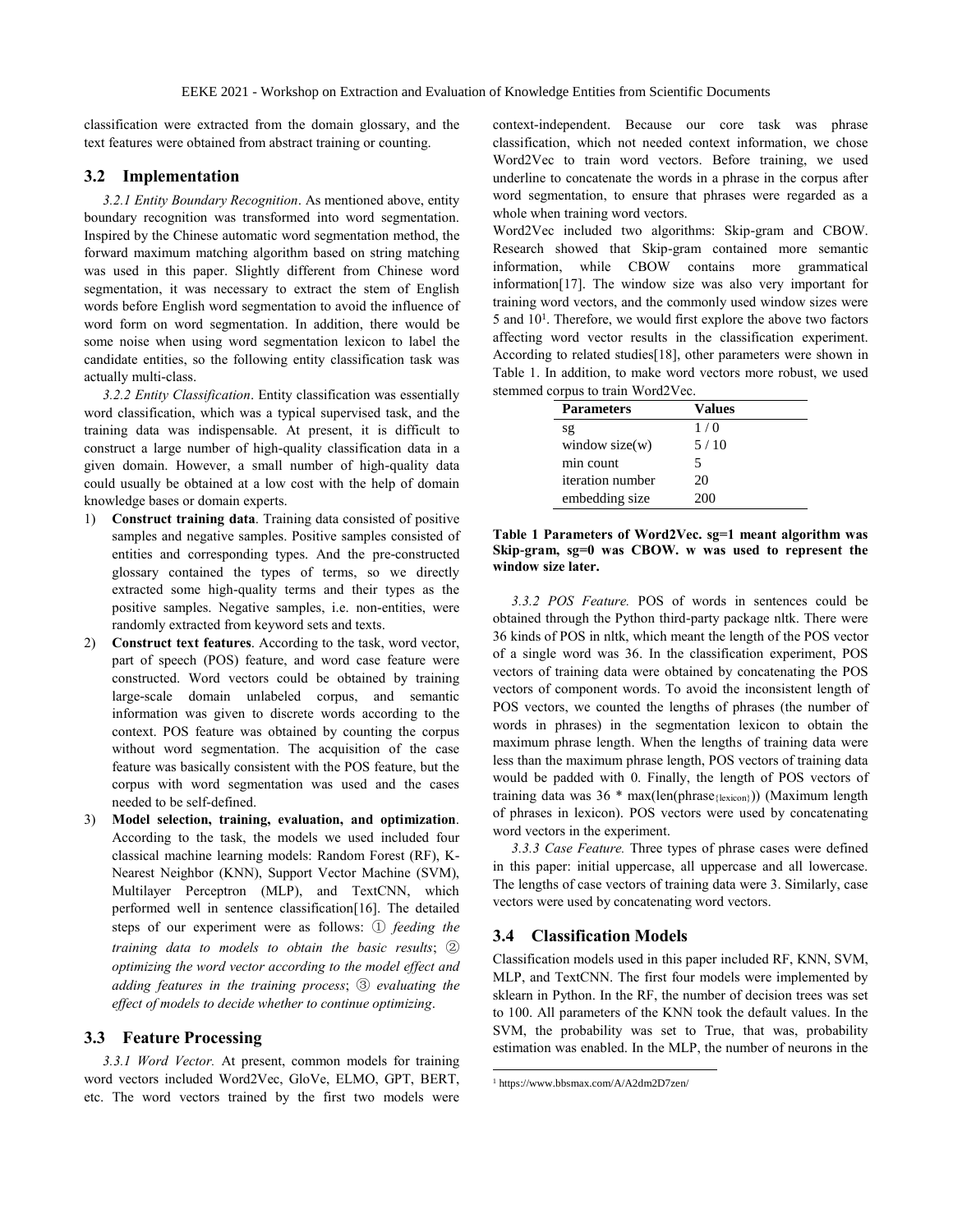hidden layer was (100, 50). TextCNN was originally used to classify sentences, and phrases could be regarded as shorter sentences. The input of  $TextCNN<sup>2</sup>$  were vectors generated by Word2Vec. The embedding size, sequence length, batch size, and training epoch in TextCNN were set as 200, 10, 32, and 20 respectively. Parameters not mentioned above took the default values.

## **4 Experiment**

To verify the effectiveness of our methodology, we took the domain of AI as an example in the experiment.

#### **4.1 Data Acquisition and Preprocessing**

Firstly, we obtained the bibliography data of the AI domain. The data was from the category of AI in the core collection of WOS (Web of Science). Documents were retrieved with *WC = computer science and WC = artificial intelligence*, and the time range was set as from 1996 to 2020. Then, abstracts and keywords were extracted from the bibliography data, including 927675 abstracts and 161169 keywords.

Secondly, we constructed a glossary of AI domain. The data came from a knowledge website<sup>3</sup> in AI domain, from which we obtained all problem and solution entities. The problem entities were from the tasks of the *[Browse State-of-the-Art](https://paperswithcode.com/sota)* page in the website, and the solution entities were from the machine learning components of the *[Methods](https://paperswithcode.com/methods)* page. After removing duplications, 1887 problem entities and 1209 solution entities were remained.

Finally, we processed the above data to get the final experimental data. The user-defined lexicon of English word segmentation was constructed by merging keywords set and domain glossary. The training data of classifiers consisted of entities and non-entities, in which 360 entities of each type were manually extracted from the glossary, and 360 non-entities were manually constructed. Nonentities included phrases and words, in which phrases were extracted from high-frequency keywords and words were constructed randomly. The ratio of phrases to words in nonentities was about 2:1. This was because almost all entities were phrases, so more phrase-level non-entities were needed to help train models. Finally, 1080 pieces of classification data were obtained. The training set and validation set were randomly divided according to the ratio of 5:1. In addition, to evaluate the performance of our methodology, we set our baseline as the traditional BERT-BiLSTM-CRF NER model. A previous annotated corpus containing 3000 sentences was used for the baseline model, in which 2000 sentence were randomly selected as the training data and the rest 1000 sentences were used as the common test set.

### **4.2 Result Analysis**

 $\overline{a}$ 

The macro average of precision, recall, and F1-measure were used to evaluate the models.

Word vectors were the basic input of models, so we firstly explored the influences of word vectors trained by the two algorithms in different window sizes, and the results were shown in Table 2.

|                | $sg=1$ |        | $sg=0$ |        |  |  |
|----------------|--------|--------|--------|--------|--|--|
|                | $w=5$  | $w=10$ | $w=5$  | $w=10$ |  |  |
| <b>RF</b>      | 0.672  | 0.681  | 0.666  | 0.655  |  |  |
| <b>KNN</b>     | 0.55   | 0.672  | 0.151  | 0.146  |  |  |
| <b>SVM</b>     | 0.736  | 0.701  | 0.709  | 0.679  |  |  |
| MLP            | 0.672  | 0.685  | 0.428  | 0.478  |  |  |
| <b>TextCNN</b> | 0.695  | 0.685  | 0.67   | 0.67   |  |  |

**Table 2 Macro F1-measure of models using different word vectors on the test set.**

Firstly, we compared the results in Table 2 vertically. When sg=1, five models in two window sizes achieved good results on the whole. Only when w=5, KNN performed poorly. However, when sg=0, the performances of all models decreased, especially KNN and MLP. The possible reason was that Skip-gram focused on semantics, which was more conducive to the NER task than CBOW. In addition, KNN and MLP had higher requirements for data quality, but word vectors trained by CBOW could not meet the requirement. Secondly, we compared the results in Table 2 horizontally, and the best F1-measures of each model were about 0.7, which were highlighted in bold in Table 2. In the following experiments, the word vector that made each model achieved the best performance was used, and POS features and case features were added to models. The results were shown in Table 3.

It could be found in Table 3 that the addition of two features effectively improved the F1-measures. When all features were fused, optimal results were obtained in all models. Among the five models, SVM had the best performance, with an F1-measure of 0.753. This might be because the underlying training mechanism of SVM made SVM more suitable for small sample classification. When the word vector parameters were  $sg=1$  and  $w=10$ , the voting model had the best performance, and the F1-measure was 0.752. SVM or voting model could be selectively used in practical application. The best F1-measure of TextCNN was 0.715, which was far from its performance in sentence classification. One possible reason was that the length of phrases was much smaller than sentences.

The baseline BERT-BiLSTM-CRF<sup>4</sup> performed well on the domain NER task. Its F1-measure was 0.772, which was far less than its performance in the general NER task, but it had been a very good result in the subdivided domain. And the result was 0.019 higher than our optimal model. From the experimental result, there was still a gap in our methodology, but from the cost of experimental data, the gap was acceptable. In the following work, we can further optimize the word vectors and add more features to improve the performance.

 $\overline{a}$ 

<sup>2</sup> https://github.com/cjymz886/text-cnn

<sup>3</sup> https://paperswithcode.com/

<sup>4</sup> https://github.com/macanv/BERT-BiLSTM-CRF-NER